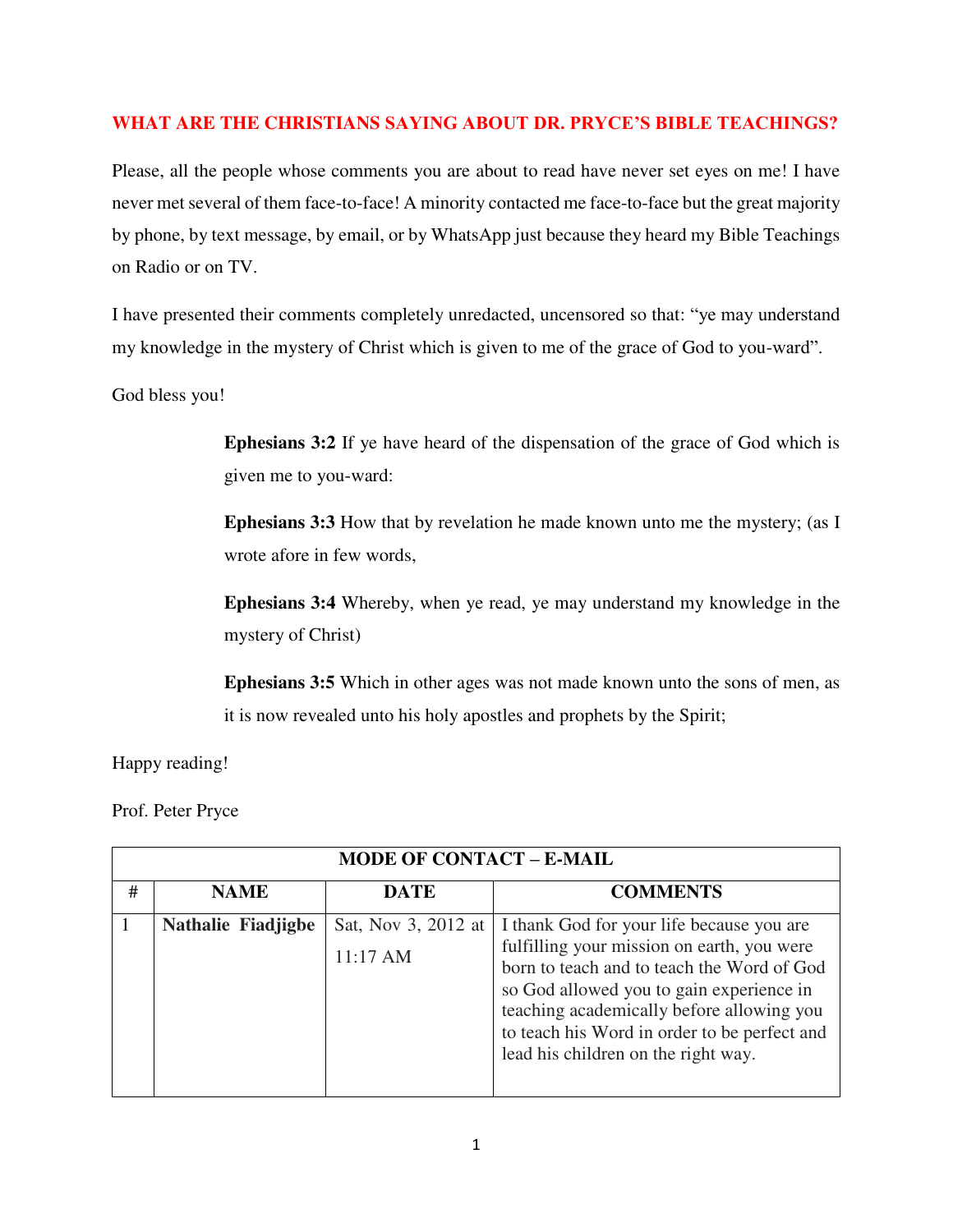| $\overline{2}$ | <b>Evangelist Samuel</b> | Fri, Feb 22, 2013 at | I have been listening to you [on Spring Fm]                                           |
|----------------|--------------------------|----------------------|---------------------------------------------------------------------------------------|
|                | <b>Tibo</b>              | 8:29 AM              | for sometime now, and I must confess, I'm                                             |
|                |                          |                      | so much in love with your ministry.                                                   |
| 3              | <b>Victoria Appoh</b>    | Fri, Feb 15, 2013 at | I want to know if during a particular                                                 |
|                |                          | 5:01 AM              | generation of 2000 years and that generation                                          |
|                |                          |                      | doesn't rebel against God, will He still                                              |
|                |                          |                      | destroy it?                                                                           |
| $\overline{4}$ | <b>Patrick</b><br>Owusu- | Fri, Feb 22, 2013 at | Dr. Pryce,                                                                            |
|                | <b>Ansah</b>             | 8:55 AM              | I am very grateful for your answers and<br>God bless you for your concern.            |
|                |                          |                      |                                                                                       |
| 5              | Kwame<br>Appiah          | Fri, Mar 1, 2013 at  | Thank You Dr. Pryce God Bless You am                                                  |
|                | Baffour Jr popularly     | 4:45 AM              | indeed satisfied with the answer<br>you gave me. Bless You                            |
|                | known<br><b>as</b>       |                      |                                                                                       |
|                | JunyorforChrist          |                      |                                                                                       |
| 6              | <b>Monsieur</b>          | Tue, Mar 12, 2013    | Thanks so much Dr. for this morning"s                                                 |
|                | Elie Elijah              | at 2:40 AM           | teachings about marriage on<br>channel R. I am so much blessed.                       |
|                |                          |                      | Please I would like to know if there is the                                           |
|                |                          |                      | possibility of receiving<br>word documents of the teaching you've                     |
|                |                          |                      | given us so far?                                                                      |
| $\overline{7}$ | Djartey Benjamin         | Sat, Mar 16, 2013 at | I would be grateful if i receive messages on                                          |
|                |                          | 2:04 PM              | holiness from your ministry<br>thank you Mr. Djartey                                  |
| 8              | <b>Susana Kwaw</b>       | Wed, Mar 20, 2013    | Thank you very much.                                                                  |
|                |                          | at 12:56 AM          |                                                                                       |
| 9              | <b>God Shadrack</b>      | Thu, Mar 14, 2013    | Hello Dr. Peter Price,                                                                |
|                |                          | at 1:11 PM           | Today I was listening to sermons on<br>the radio when I got to hear of your voice     |
|                |                          |                      | and your teachings. I really love it and i                                            |
|                |                          |                      | want to contact you for more teachings. My<br>name is Adjei Shadrack and I am a young |
|                |                          |                      | guy who want to know more about the                                                   |
| 10             |                          |                      | theology of Christianity.                                                             |
|                | Pastor Edmond Atta       | Tue, Apr 9, 2013 at  | Hello Dr. Peter, am Edmond Atta Safo the<br>gentleman who sent you the text message   |
|                | Safo                     | 1:53 PM              | after your wonderful sermon on the radio.                                             |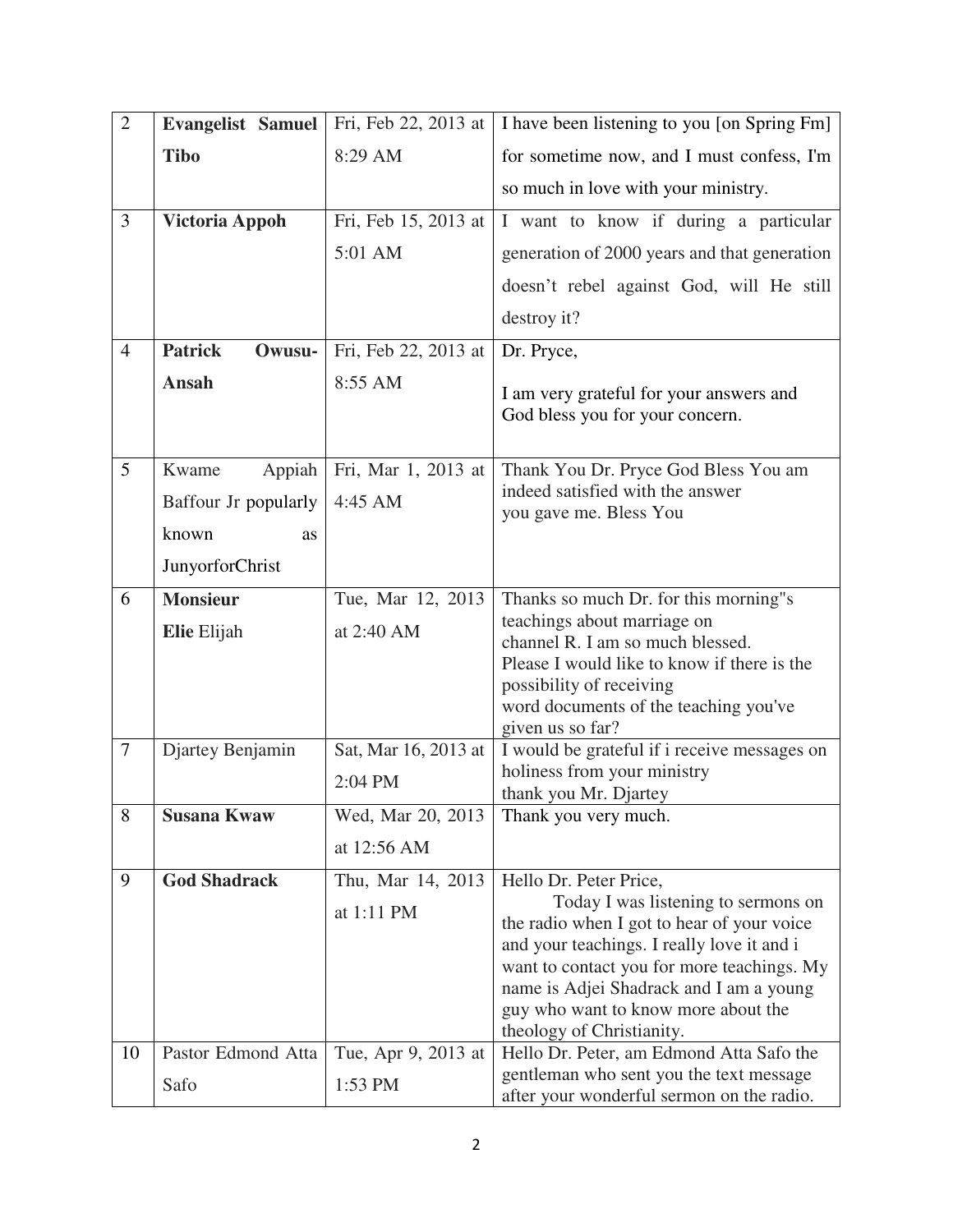|    |                                |                      | Pastor with the 30min i listened to you i                                                |
|----|--------------------------------|----------------------|------------------------------------------------------------------------------------------|
|    |                                |                      | learnt a lot. Dr. I have a lot of questions to<br>ask and don't even know where to start |
|    |                                |                      | from                                                                                     |
| 11 | <b>Sackitey Gideon</b>         | Fri, Apr 19, 2013 at | Hello Dr. I will like to congratulate u for                                              |
|    |                                | 2:10 PM              | the number of lives that<br>u are touching with your messages. I                         |
|    |                                |                      | wanted to know how to get a copy                                                         |
|    |                                |                      | of the message u delivered using the Joseph                                              |
|    |                                |                      | analogy.                                                                                 |
| 12 | Olympio,<br>Abena              | Fri, Apr 19, 2013 at | Today is my second time listening to you                                                 |
|    | <b>Dela</b>                    | 5:38 AM              | on radio.<br>God bless you for the good work.                                            |
|    |                                |                      |                                                                                          |
| 13 | <b>Pastor</b><br><b>Edmond</b> | Sun, May 5, 2013 at  | Dr. Peter am so bless to have you as my                                                  |
|    | <b>Safo</b>                    | 11:00 AM             | teacher, the answers were so understood,<br>God bless you, what even made me more        |
|    |                                |                      | happier was a whole you coming all the                                                   |
|    |                                |                      | way to come and answer our questions                                                     |
| 14 | <b>Sappor Ben</b>              | Fri, May 24, 2013 at | Please I will like to know more about<br>fasting. Because last time u are talking        |
|    |                                | 5:50 AM              | about physical and spiritual fasting, I did                                              |
|    |                                |                      | not get it well so explain it better for me.                                             |
| 15 | <b>Patrick</b>                 |                      | Thanks am Benjamin                                                                       |
|    | Owusu-                         | Sat, May 11, 2013    | Dear Dr,                                                                                 |
|    | <b>Ansah</b>                   | at 9:01 AM           | I am very grateful for your teachings                                                    |
|    |                                |                      | through my mails and the ones on radio and                                               |
|    |                                |                      | I thank God for your life. You are a very<br>great teacher because everything I have     |
|    |                                |                      | heard from you is accurate and I pray that                                               |
|    |                                |                      | you continue with your teachings to expose                                               |
| 16 | <b>Spencer Kove</b>            | Tue, Jun 25, 2013 at | false teaches from the system.<br>Thank you Dr. Pryce for this well thought              |
|    |                                |                      | out message.                                                                             |
|    |                                | 10:36 AM             |                                                                                          |
|    |                                |                      | Sincerely,                                                                               |
|    |                                |                      | Spencer Kove                                                                             |
|    |                                |                      |                                                                                          |
| 17 | <b>Gilbert Nettey</b>          | Wed, Feb 6, 2013 at  | Peace of God be unto you Teacher. I gof<br>your e-mail address from the radio. I am in   |
|    |                                | 6:05 AM              | need of answer to some questions n I hope                                                |
|    |                                |                      | can help me.                                                                             |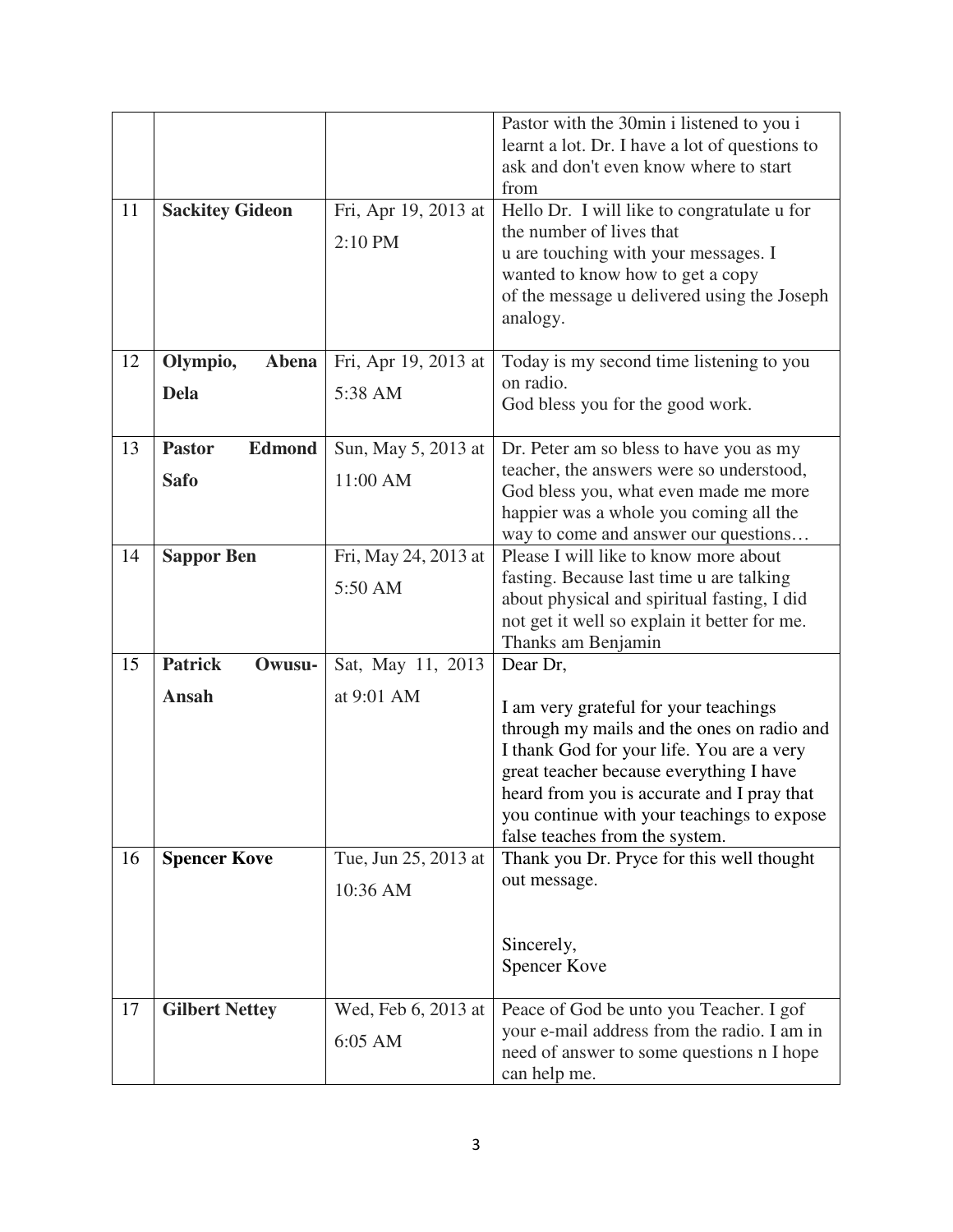|    |                                     |                                  | Thanks so much for the response. Peace of<br>God be unto you.                                                                                                                                                                                                                                                                                                                                                                                                                                                                                                                                                                                                                                                                                                                                                                                                           |
|----|-------------------------------------|----------------------------------|-------------------------------------------------------------------------------------------------------------------------------------------------------------------------------------------------------------------------------------------------------------------------------------------------------------------------------------------------------------------------------------------------------------------------------------------------------------------------------------------------------------------------------------------------------------------------------------------------------------------------------------------------------------------------------------------------------------------------------------------------------------------------------------------------------------------------------------------------------------------------|
| 18 | <b>Charles</b><br><b>Samberwood</b> | Fri, Jun 21, 2013 at<br>12:45 PM | So if it's God who really decide who<br>is to be saved then CHRIST shouldn't have<br>come and the disciples<br>shouldn't had been sent to go n make<br>disciples to all<br>nations? matt.28:19_20.pls.explain further<br>to me about today's<br>message. Thank you! (CHARLES<br>SAMBERWOOD)                                                                                                                                                                                                                                                                                                                                                                                                                                                                                                                                                                             |
| 19 | <b>Patrick Owusu-</b><br>Ansah      | Sat, May 25, 2013<br>at 7:45 AM  | Dear Dr,<br>I have written to you in a couple of weeks<br>ago and I pray that you have time to<br>consider my humble request. I heard your<br>sermons on "Spirits and they are alive" on<br>10th May, for one or two reasons, I couldn't<br>listen to full sermons and I beg you if you<br>could send episode to me for my learning. I<br>love to understand Bible well.<br>Thank you Dr. and I hope you consider my<br>second request this time, and may God<br>bless you.<br>My Regards,<br>Patrick Owusu-Ansah<br>Dear Dr,<br>I am very grateful that you have had time to<br>answer my request on the your sermon<br>"Spirits and they are alive" and I prayed<br>that God grands you strength and wisdom<br>to teach God's people to understand our<br>maker well.<br>I thank you very much and may God bless<br>you.<br>My Regards,<br><b>Owusu-Ansah Patrick</b> |
| 20 | <b>Louisa Ahwireng</b>              | Fri, Jul 12, 2013 at<br>5:59 AM  | I listened to your message today at spring<br>fm. Wot was the theme. U were<br>talking about explanation of the bible                                                                                                                                                                                                                                                                                                                                                                                                                                                                                                                                                                                                                                                                                                                                                   |